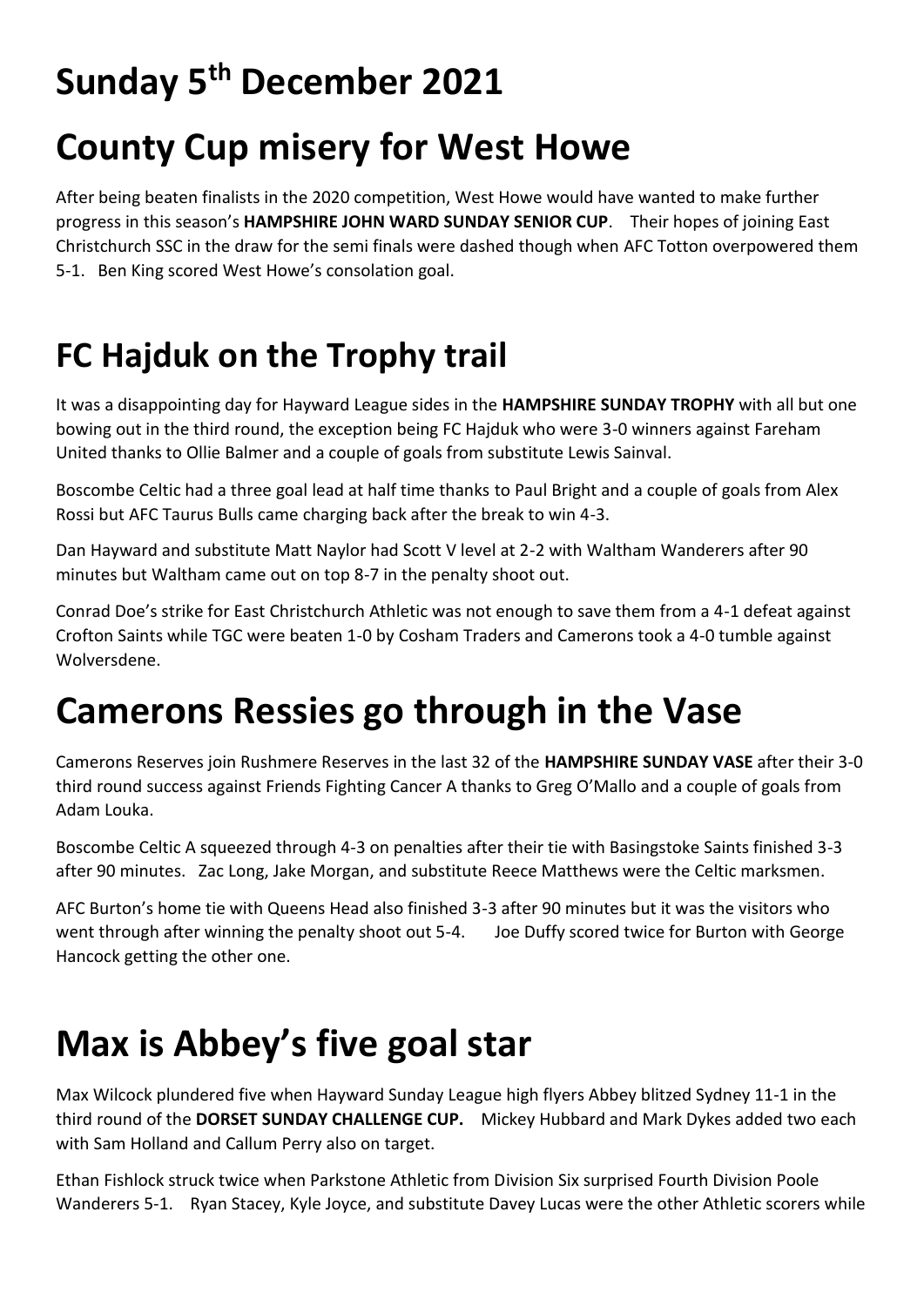Wanderers substitute Scott Burbidge scored an 82<sup>nd</sup> minute consolation goal. Athetic's reward for their excellent achievement is a quarter final tie against Abbey.

Alderney Manor were 3-0 winners against Market House Cougars United thanks to Nigel Pine, Sam Goodwin, and Liam Holland. Their opponents in the quarter finals will be Parkstone after Matt Pope, Dylan Bennett, and a couple of goals from Harry Wheeler gave them the upper hand 4-2 against Shane Stanley who replied through Ed Dimascio and Alfie Tilsed.

Callum Whitelaw scored twice in Poole Rovers' 3-0 success against Sturminster Rovers with the other goal coming from George Burgess and they will meet Team Gryphon Reserves in the quarter finals.

Henri Webb's strike for Kraken Sports was not enough to save them from a 3-1 defeat against AFC Gloucester and Poole Borough also bowed out when Team Gryphon won 5-3 on penalties when their tie finished 0-0 after extra time.

# **Wiseguys maintain perfect record**

Hundred per cent Wiseguys move up to third place in **DIVISION ONE** at the expense of East Christchurch SSC after upending them 4-0 thanks to Joe Sullivan, Steve Flynn, and a couple of goals from Domenico Panesar-Dower.

Shoulder of Mutton finished all square 1-1 with Bournemouth Manor once again after Matty Chapman-Burnett's 55<sup>th</sup> minute opener for Manor was cancelled out in the 73<sup>rd</sup> minute when Elliott Stellckis headed home a free kick at the far post.



Ethan Howes netted for Bournemouth Athletic but Bournemouth Sports Mercury recorded their first win of the season in **DIVISION TWO** when Kevin Crabb, Dan Russell, and Jamie Barclay gave them the upper hand 3-1.

#### **Rushmere win top of the table clash**

Elliot McDade struck for **DIVISION THREE** pacesetters JP Morgan but unbeaten Rushmere replace them in pole position after toppling them 4-1. Sean Turk bagged a brace for the visitors with Andy Gosling and substitute Luke Pidgley adding one each.

Carlos Galvis was the five goal star of Kirkfield United's 10-1 trouncing of West Moors. Matt Justice and James Stephens nabbed two each with Lewis Ambrose-Marigold also on target with Callum Clayton provided some consolation for West Moors.

# **Boscombe Celtic go back on top**